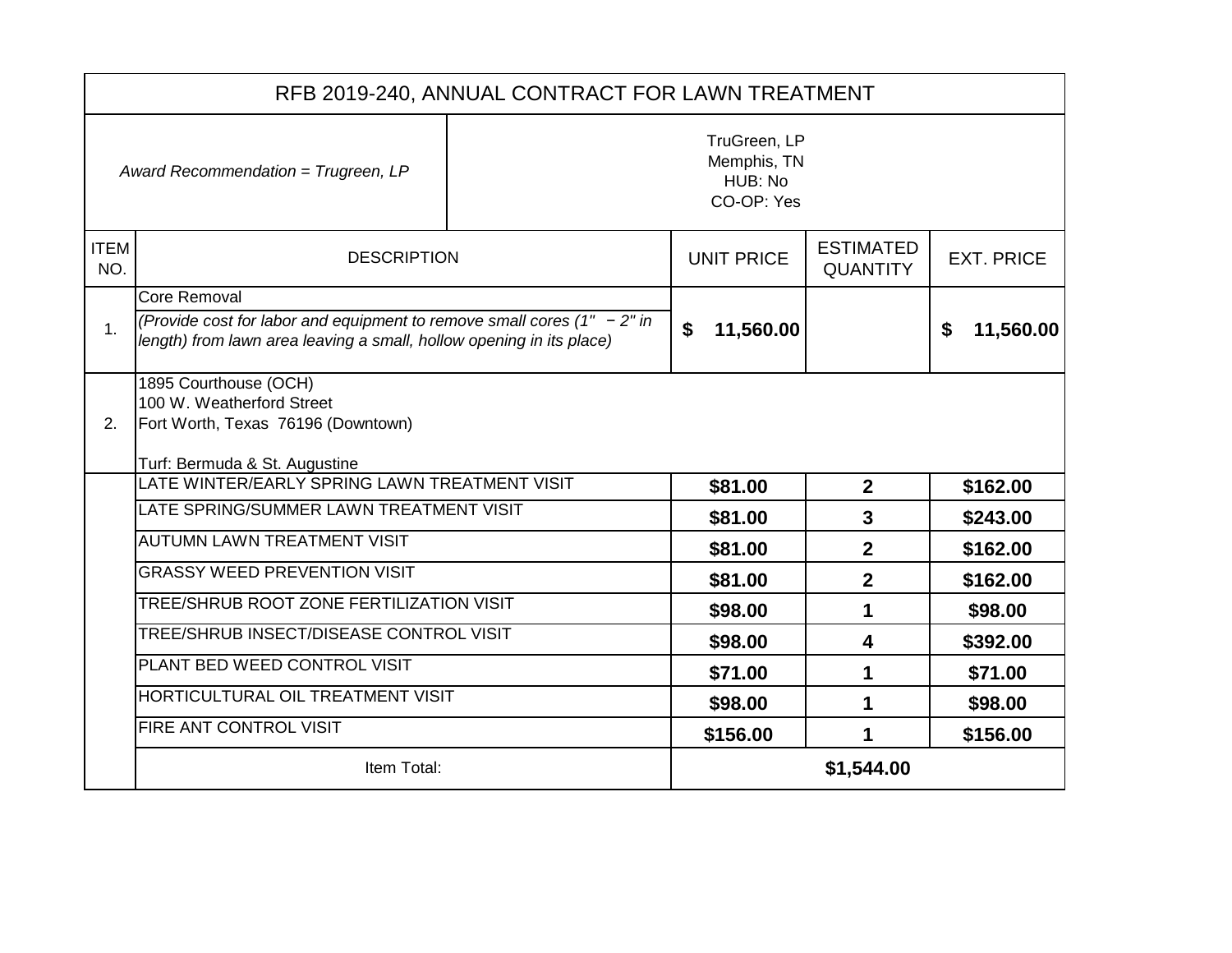|                    | RFB 2019-240, ANNUAL CONTRACT FOR LAWN TREATMENT                                                                                    |                   |                                     |                   |
|--------------------|-------------------------------------------------------------------------------------------------------------------------------------|-------------------|-------------------------------------|-------------------|
| <b>ITEM</b><br>NO. | <b>DESCRIPTION</b>                                                                                                                  | <b>UNIT PRICE</b> | <b>ESTIMATED</b><br><b>QUANTITY</b> | <b>EXT. PRICE</b> |
| 3.                 | Administration Building (ADMIN)<br>100 E. Weatherford Street<br>Fort Worth, Texas 76196 (Downtown)<br>Turf: Bermuda & St. Augustine |                   |                                     |                   |
|                    | LATE WINTER/EARLY SPRING LAWN TREATMENT VISIT                                                                                       | \$65.00           | $\overline{2}$                      | \$130.00          |
|                    | LATE SPRING/SUMMER LAWN TREATMENT VISIT                                                                                             | \$65.00           | 3                                   | \$195.00          |
|                    | <b>AUTUMN LAWN TREATMENT VISIT</b>                                                                                                  | \$65.00           | $\overline{2}$                      | \$130.00          |
|                    | <b>GRASSY WEED PREVENTION VISIT</b>                                                                                                 | \$65.00           | $\overline{2}$                      | \$130.00          |
|                    | TREE/SHRUB INSECT/DISEASE CONTROL VISIT                                                                                             | \$64.00           | $\overline{2}$                      | \$128.00          |
|                    | PLANT BED WEED CONTROL VISIT                                                                                                        | \$71.00           | 4                                   | \$284.00          |
|                    | HORTICULTURAL OIL TREATMENT VISIT                                                                                                   | \$64.00           | 1                                   | \$64.00           |
|                    | FIRE ANT CONTROL VISIT                                                                                                              | \$120.00          | 1                                   | \$120.00          |
|                    | Item Total:                                                                                                                         |                   | \$1,181.00                          |                   |
| <b>ITEM</b><br>NO. | <b>DESCRIPTION</b>                                                                                                                  | <b>UNIT PRICE</b> | <b>ESTIMATED</b><br><b>QTY</b>      | <b>EXT. PRICE</b> |
| 4.                 | Alliance for Children<br>625 Grapevine Highway<br>Hurst, Texas 76054 (Suburban)<br>Turf: Bermuda                                    |                   |                                     |                   |
|                    | LATE WINTER/EARLY SPRING LAWN TREATMENT VISIT                                                                                       | \$65.00           | $\overline{2}$                      | \$130.00          |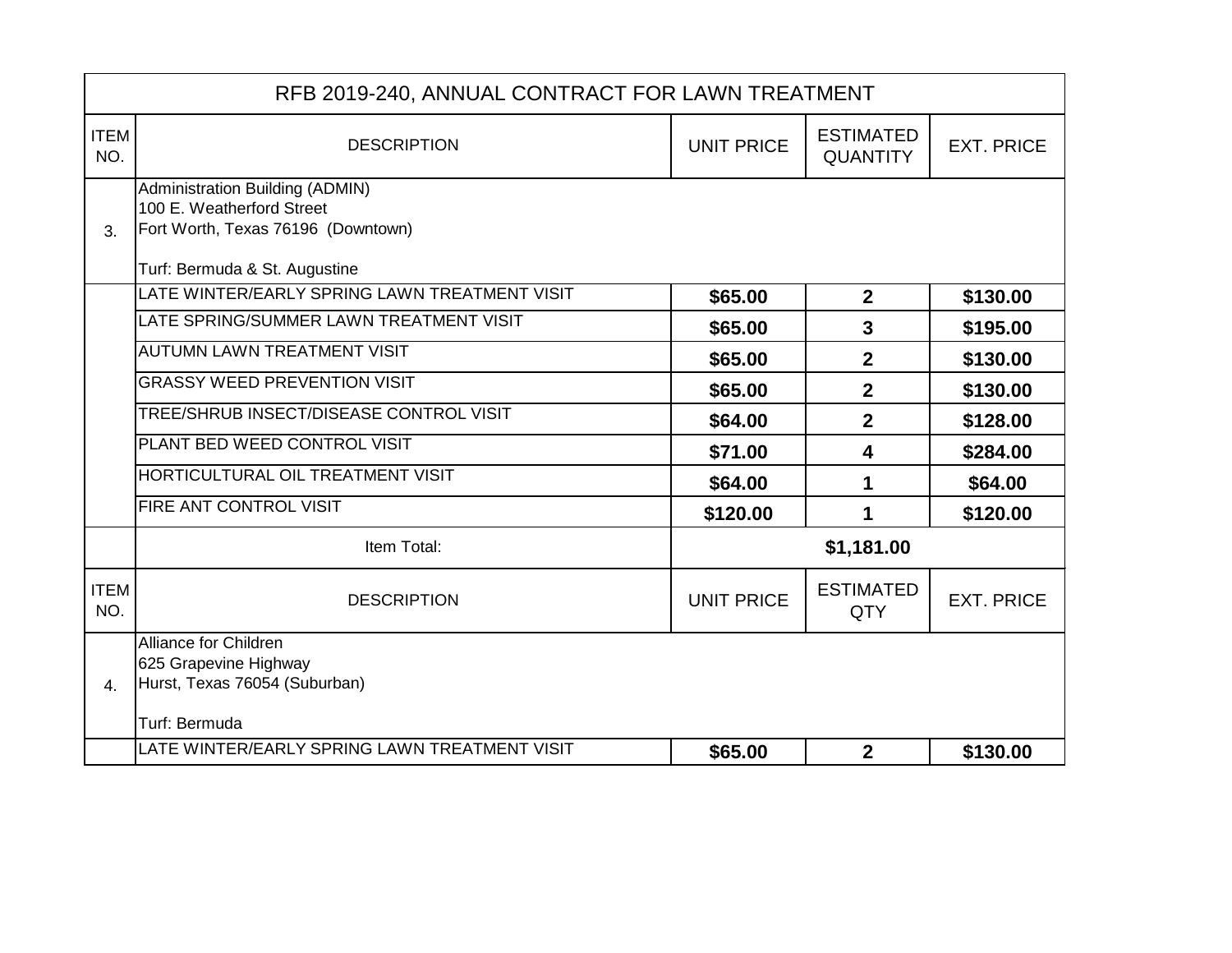|                    | RFB 2019-240, ANNUAL CONTRACT FOR LAWN TREATMENT                                                                                |                   |                                |                   |
|--------------------|---------------------------------------------------------------------------------------------------------------------------------|-------------------|--------------------------------|-------------------|
|                    | LATE SPRING/SUMMER LAWN TREATMENT VISIT                                                                                         | \$65.00           | 3                              | \$195.00          |
|                    | <b>AUTUMN LAWN TREATMENT VISIT</b>                                                                                              | \$65.00           | $\overline{2}$                 | \$130.00          |
|                    | <b>GRASSY WEED PREVENTION VISIT</b>                                                                                             | \$65.00           | $\overline{2}$                 | \$130.00          |
|                    | TREE/SHRUB ROOT ZONE FERTILIZATION VISIT                                                                                        | \$110.00          | $\overline{2}$                 | \$220.00          |
|                    | TREE/SHRUB INSECT/DISEASE CONTROL VISIT                                                                                         | \$110.00          | 3                              | \$330.00          |
|                    | PLANT BED WEED CONTROL VISIT                                                                                                    | \$130.00          | $5\phantom{1}$                 | \$650.00          |
|                    | FIRE ANT CONTROL VISIT                                                                                                          | \$130.00          | 1                              | \$130.00          |
|                    | Item Total:                                                                                                                     |                   | \$1,915.00                     |                   |
| <b>ITEM</b><br>NO. | <b>DESCRIPTION</b>                                                                                                              | <b>UNIT PRICE</b> | <b>ESTIMATED</b><br><b>QTY</b> | <b>EXT. PRICE</b> |
| 5.                 | Dick Andersen Building (DA BLDG)<br>3829 Altamesa Boulevard<br>Fort Worth, TX 76133 (Suburban)<br>Turf: Bermuda & St. Augustine |                   |                                |                   |
|                    | LATE WINTER/EARLY SPRING LAWN TREATMENT VISIT                                                                                   | \$75.00           | $\mathbf{2}$                   | \$150.00          |
|                    | LATE SPRING/SUMMER LAWN TREATMENT VISIT                                                                                         | \$75.00           | 3                              | \$225.00          |
|                    | <b>AUTUMN LAWN TREATMENT VISIT</b>                                                                                              | \$75.00           | $\overline{2}$                 | \$150.00          |
|                    | <b>GRASSY WEED PREVENTION VISIT</b>                                                                                             | \$75.00           | $\overline{2}$                 | \$150.00          |
|                    | <b>FIRE ANT CONTROL VISIT</b>                                                                                                   | \$145.00          | 1                              | \$145.00          |
|                    | Item Total:                                                                                                                     |                   | \$820.00                       |                   |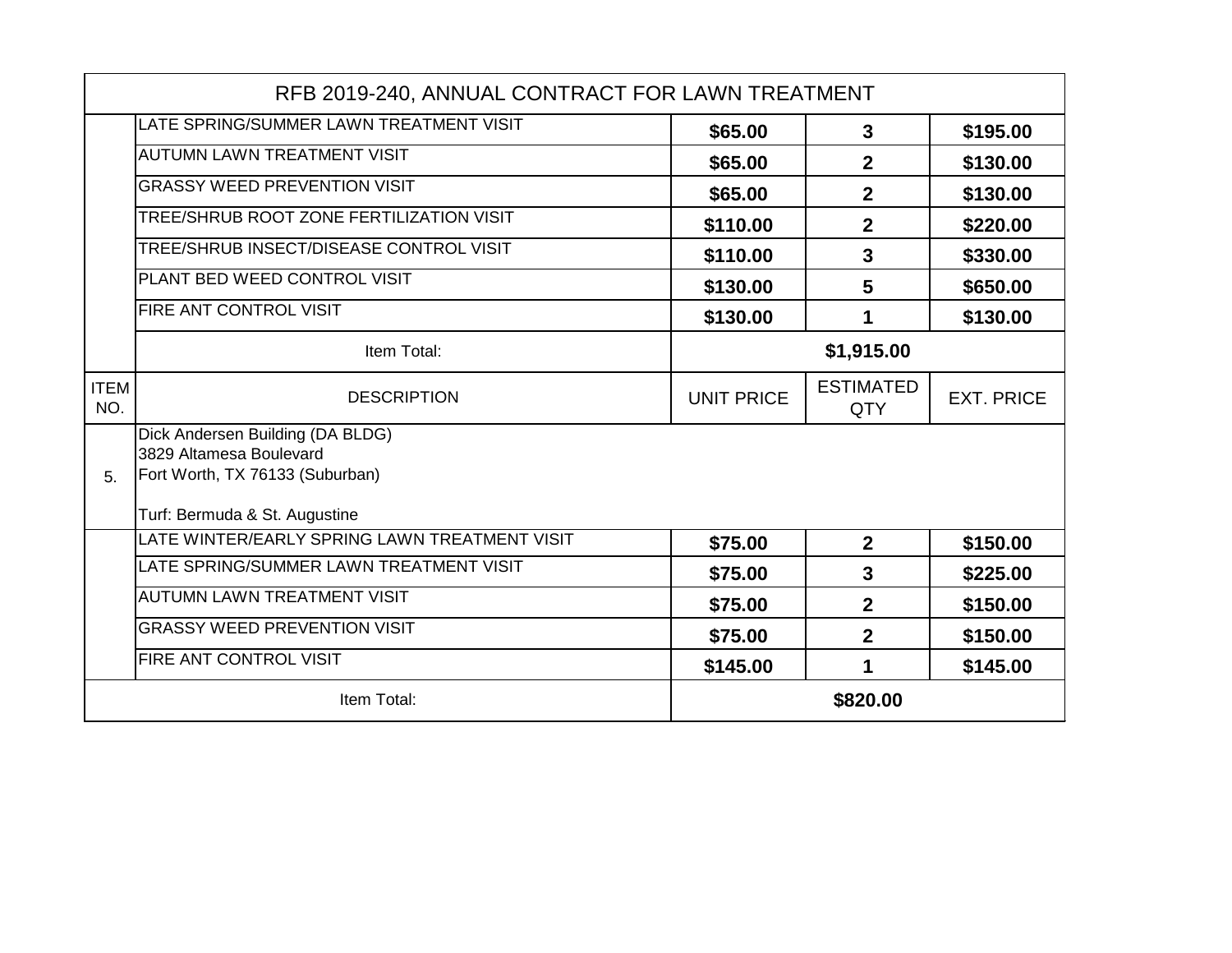|                    | RFB 2019-240, ANNUAL CONTRACT FOR LAWN TREATMENT |                   |                                |                   |
|--------------------|--------------------------------------------------|-------------------|--------------------------------|-------------------|
|                    | Criminal Justice Building (CJB)                  |                   |                                |                   |
|                    | 200 W. Belknap Street                            |                   |                                |                   |
| 6.                 | Fort Worth, Texas 76196 (Downtown)               |                   |                                |                   |
|                    | Turf: St. Augustine & Bermuda                    |                   |                                |                   |
|                    | LATE WINTER/EARLY SPRING LAWN TREATMENT VISIT    | \$47.00           | $\overline{2}$                 | \$94.00           |
|                    | LATE SPRING/SUMMER LAWN TREATMENT VISIT          | \$47.00           | 3                              | \$141.00          |
|                    | <b>AUTUMN LAWN TREATMENT VISIT</b>               | \$47.00           | $\mathbf 2$                    | \$94.00           |
|                    | PLANT BED WEED CONTROL VISIT                     | \$63.00           | 1                              | \$63.00           |
|                    | FIRE ANT CONTROL VISIT                           | \$90.00           | 1                              | \$90.00           |
|                    | Item Total:                                      |                   | \$482.00                       |                   |
| <b>ITEM</b><br>NO. | <b>DESCRIPTION</b>                               | <b>UNIT PRICE</b> | <b>ESTIMATED</b><br><b>QTY</b> | <b>EXT. PRICE</b> |
|                    | Elections Center (EC)                            |                   |                                |                   |
|                    | 2700 Premier Street                              |                   |                                |                   |
| 7 <sub>1</sub>     | Fort Worth, Texas 76111 (Suburban)               |                   |                                |                   |
|                    | Turf: Bermuda & Zeroscaping                      |                   |                                |                   |
|                    | PLANT BED WEED CONTROL VISIT                     | \$159.00          | $\overline{7}$                 | \$1,113.00        |
|                    | FIRE ANT CONTROL VISIT                           | \$150.00          | 1                              | \$150.00          |
|                    | Item Total:                                      |                   | \$1,263.00                     |                   |
|                    | Green Bay Jail (GBJ)                             |                   |                                |                   |
|                    | 2500 Urban Drive                                 |                   |                                |                   |
| 8.                 | Fort Worth, Texas 76106 (Suburban)               |                   |                                |                   |
|                    | Turf: Bermuda                                    |                   |                                |                   |
|                    | LATE WINTER/EARLY SPRING LAWN TREATMENT VISIT    | \$205.00          | $\mathbf{2}$                   | \$410.00          |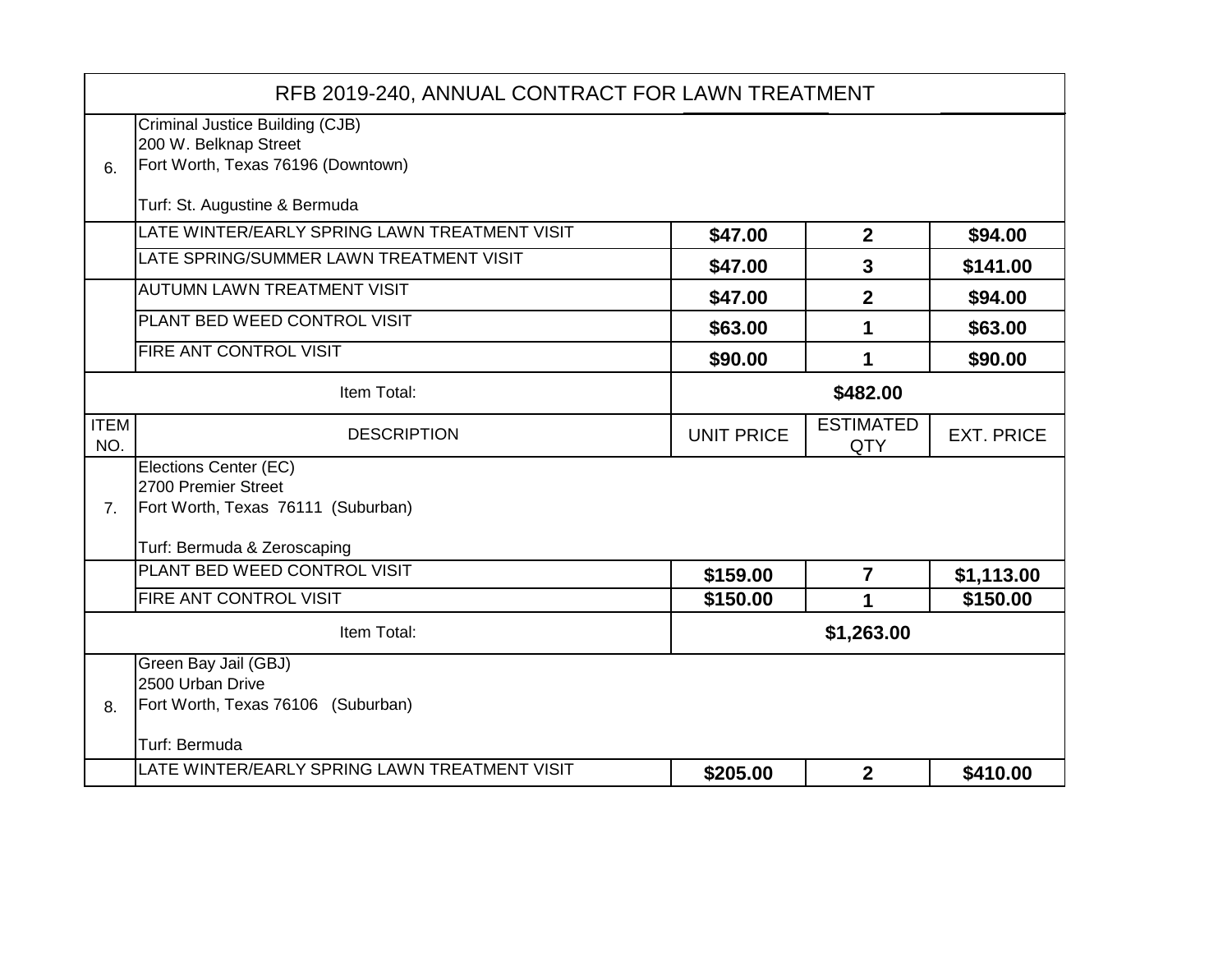|                    | RFB 2019-240, ANNUAL CONTRACT FOR LAWN TREATMENT                  |                   |                                |                   |
|--------------------|-------------------------------------------------------------------|-------------------|--------------------------------|-------------------|
|                    | LATE SPRING/SUMMER LAWN TREATMENT VISIT                           | \$205.00          | 3                              | \$615.00          |
|                    | <b>AUTUMN LAWN TREATMENT VISIT</b>                                | \$205.00          | $\mathbf 2$                    | \$410.00          |
|                    | <b>GRASSY WEED PREVENTION VISIT</b>                               | \$205.00          | $\mathbf 2$                    | \$410.00          |
|                    | <b>FIRE ANT CONTROL VISIT</b>                                     | \$410.00          | 1                              | \$410.00          |
|                    | Item Total:                                                       |                   | \$2,255.00                     |                   |
| <b>ITEM</b><br>NO. | <b>DESCRIPTION</b>                                                | <b>UNIT PRICE</b> | <b>ESTIMATED</b><br><b>QTY</b> | <b>EXT. PRICE</b> |
|                    | Scott D. Moore Juvenile Justice Center (LROSS)<br>2701 Kimbo Road |                   |                                |                   |
| 9.                 | Fort Worth, TX 76111 (Suburban)                                   |                   |                                |                   |
|                    | Turf: Bermuda                                                     |                   |                                |                   |
|                    | LATE WINTER/EARLY SPRING LAWN TREATMENT VISIT                     | \$810.00          | $\overline{2}$                 | \$1,620.00        |
|                    | LATE SPRING/SUMMER LAWN TREATMENT VISIT                           | \$810.00          | 3                              | \$2,430.00        |
|                    | <b>AUTUMN LAWN TREATMENT VISIT</b>                                | \$810.00          | $\overline{2}$                 | \$1,620.00        |
|                    | <b>GRASSY WEED PREVENTION VISIT</b>                               | \$810.00          | $\overline{2}$                 | \$1,620.00        |
|                    | PLANT BED WEED CONTROL VISIT                                      | \$150.00          | 7                              | \$1,050.00        |
|                    | <b>FIRE ANT CONTROL VISIT</b>                                     | \$1,750.00        | 1                              | \$1,750.00        |
|                    | Item Total:                                                       |                   | \$10,090.00                    |                   |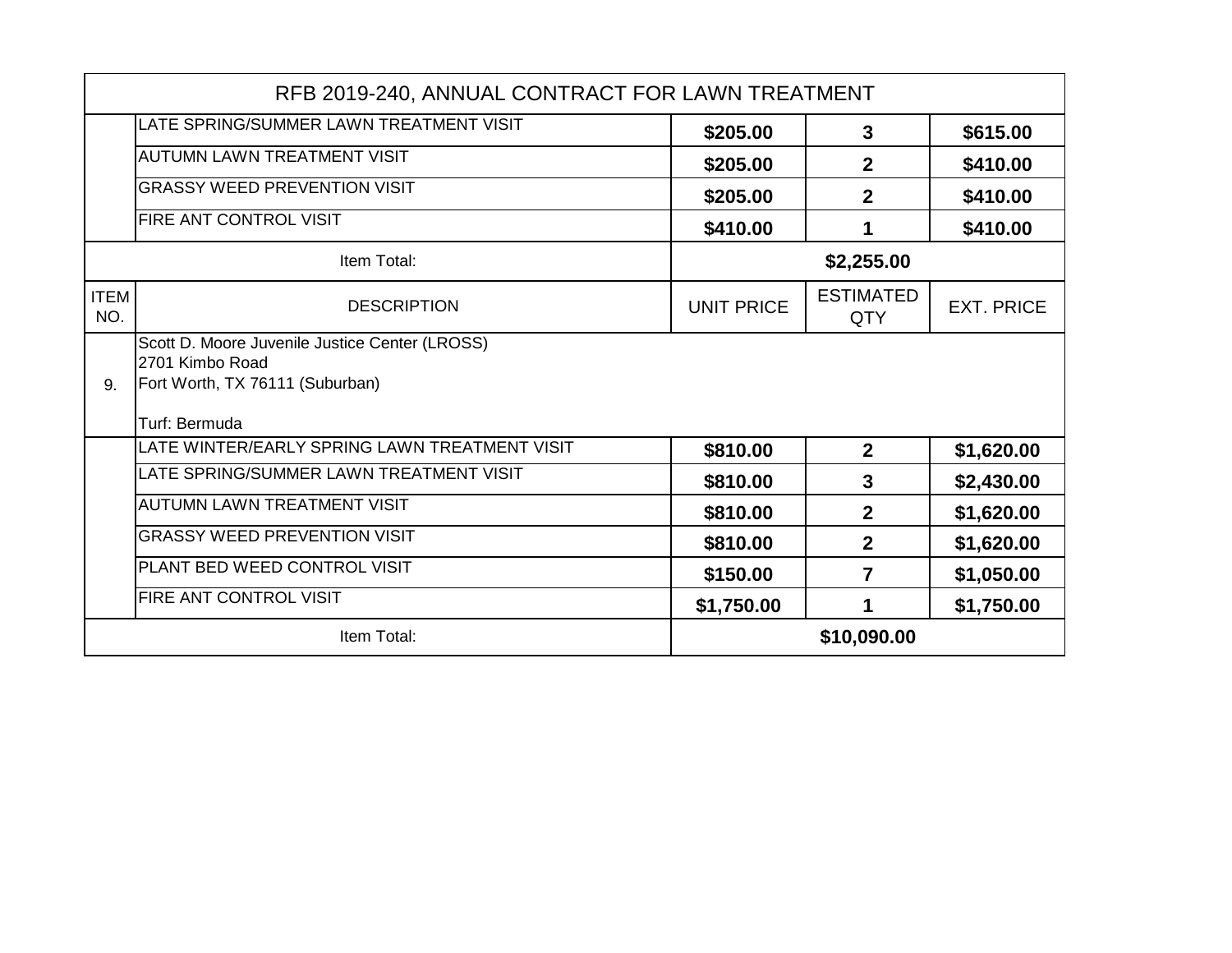|                    | RFB 2019-240, ANNUAL CONTRACT FOR LAWN TREATMENT                                                                              |                   |                                |                   |
|--------------------|-------------------------------------------------------------------------------------------------------------------------------|-------------------|--------------------------------|-------------------|
| <b>ITEM</b><br>NO. | <b>DESCRIPTION</b>                                                                                                            | <b>UNIT PRICE</b> | <b>ESTIMATED</b><br><b>QTY</b> | <b>EXT. PRICE</b> |
| 10.                | Subcourthouse at Mansfield (MANS)<br>1100 E. Broad Street<br>Mansfield, Texas 76063 (Suburban)                                |                   |                                |                   |
|                    | Turf: Bermuda, St. Augustine, Tiff & Buffalo                                                                                  |                   |                                |                   |
|                    | LATE WINTER/EARLY SPRING LAWN TREATMENT VISIT                                                                                 | \$285.00          | $\overline{2}$                 | \$570.00          |
|                    | LATE SPRING/SUMMER LAWN TREATMENT VISIT                                                                                       | \$285.00          | $\mathbf{3}$                   | \$855.00          |
|                    | <b>AUTUMN LAWN TREATMENT VISIT</b>                                                                                            | \$285.00          | $\overline{2}$                 | \$570.00          |
|                    | <b>GRASSY WEED PREVENTION VISIT</b>                                                                                           | \$285.00          | $\overline{\mathbf{4}}$        | \$1,140.00        |
|                    | PLANT BED WEED CONTROL VISIT                                                                                                  | \$255.00          | $\overline{2}$                 | \$510.00          |
|                    | <b>FIRE ANT CONTROL VISIT</b>                                                                                                 | \$685.00          | 1                              | \$685.00          |
|                    | Item Total:                                                                                                                   | \$4,330.00        |                                |                   |
| 11.                | Medical Examiner's Facility (MEO)<br>200 Feliks Gwozdz Place<br>Fort Worth, Texas 76104 (Suburban)<br>Turf: Bermuda & Jasmine |                   |                                |                   |
|                    | LATE WINTER/EARLY SPRING LAWN TREATMENT VISIT                                                                                 | \$48.00           | $\overline{2}$                 | \$96.00           |
|                    | LATE SPRING/SUMMER LAWN TREATMENT VISIT                                                                                       | \$48.00           | $\overline{3}$                 | \$144.00          |
|                    | <b>AUTUMN LAWN TREATMENT VISIT</b>                                                                                            | \$48.00           | $\overline{2}$                 | \$96.00           |
|                    | <b>GRASSY WEED PREVENTION VISIT</b>                                                                                           | \$48.00           | $\overline{2}$                 | \$96.00           |
|                    | FIRE ANT CONTROL VISIT                                                                                                        | \$89.00           | 1                              | \$89.00           |
|                    | Item Total:                                                                                                                   |                   | \$521.00                       |                   |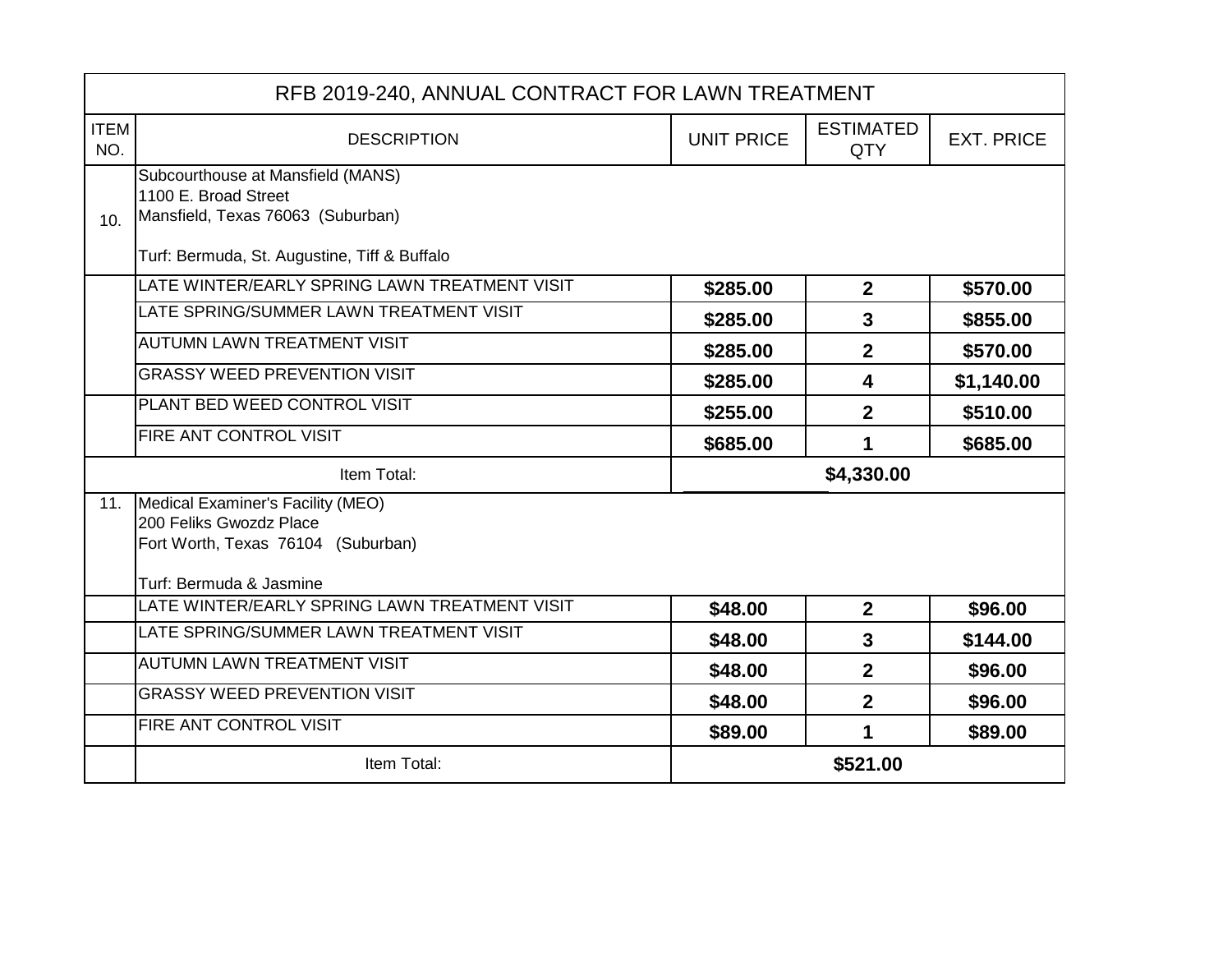|                    | RFB 2019-240, ANNUAL CONTRACT FOR LAWN TREATMENT                |                   |                                |                   |  |
|--------------------|-----------------------------------------------------------------|-------------------|--------------------------------|-------------------|--|
| <b>ITEM</b><br>NO. | <b>DESCRIPTION</b>                                              | <b>UNIT PRICE</b> | <b>ESTIMATED</b><br><b>QTY</b> | <b>EXT. PRICE</b> |  |
|                    | Miller Avenue Administration Building (MILLER)                  |                   |                                |                   |  |
| 12.                | 3500 Miller Avenue<br>Fort Worth, Texas 76119 (Suburban)        |                   |                                |                   |  |
|                    |                                                                 |                   |                                |                   |  |
|                    | Turf: Bermuda                                                   |                   |                                |                   |  |
|                    | LATE WINTER/EARLY SPRING LAWN TREATMENT VISIT                   | \$230.00          | $\mathbf{2}$                   | \$460.00          |  |
|                    | LATE SPRING/SUMMER LAWN TREATMENT VISIT                         | \$230.00          | $\overline{3}$                 | \$690.00          |  |
|                    | <b>AUTUMN LAWN TREATMENT VISIT</b>                              | \$230.00          | 2 <sup>1</sup>                 | \$460.00          |  |
|                    | <b>GRASSY WEED PREVENTION VISIT</b>                             | \$230.00          | $\overline{2}$                 | \$460.00          |  |
|                    | FIRE ANT CONTROL VISIT                                          | \$460.00          | 1                              | \$460.00          |  |
|                    | Item Total:                                                     |                   | \$2,530.00                     |                   |  |
|                    | North Patrol Building (NP BLDG)                                 |                   |                                |                   |  |
| 13.                | 6651 Lake Worth Boulevard<br>Fort Worth, Texas 76135 (Suburban) |                   |                                |                   |  |
|                    |                                                                 |                   |                                |                   |  |
|                    | Turf: Hybrid Bermuda                                            |                   |                                |                   |  |
|                    | LATE WINTER/EARLY SPRING LAWN TREATMENT VISIT                   | \$149.00          | $\overline{2}$                 | \$298.00          |  |
|                    | LATE SPRING/SUMMER LAWN TREATMENT VISIT                         | \$149.00          | $\overline{3}$                 | \$447.00          |  |
|                    | <b>AUTUMN LAWN TREATMENT VISIT</b>                              | \$149.00          | 2 <sup>1</sup>                 | \$298.00          |  |
|                    | <b>GRASSY WEED PREVENTION VISIT</b>                             | \$149.00          | $\overline{2}$                 | \$298.00          |  |
|                    | TREE/SHRUB ROOT ZONE FERTILIZATION VISIT                        | \$50.00           | 1                              | \$50.00           |  |
|                    | TREE/SHRUB INSECT/DISEASE CONTROL VISIT                         | \$50.00           | $\overline{\mathbf{4}}$        | \$200.00          |  |
|                    | PLANT BED WEED CONTROL VISIT                                    | \$50.00           | 6                              | \$300.00          |  |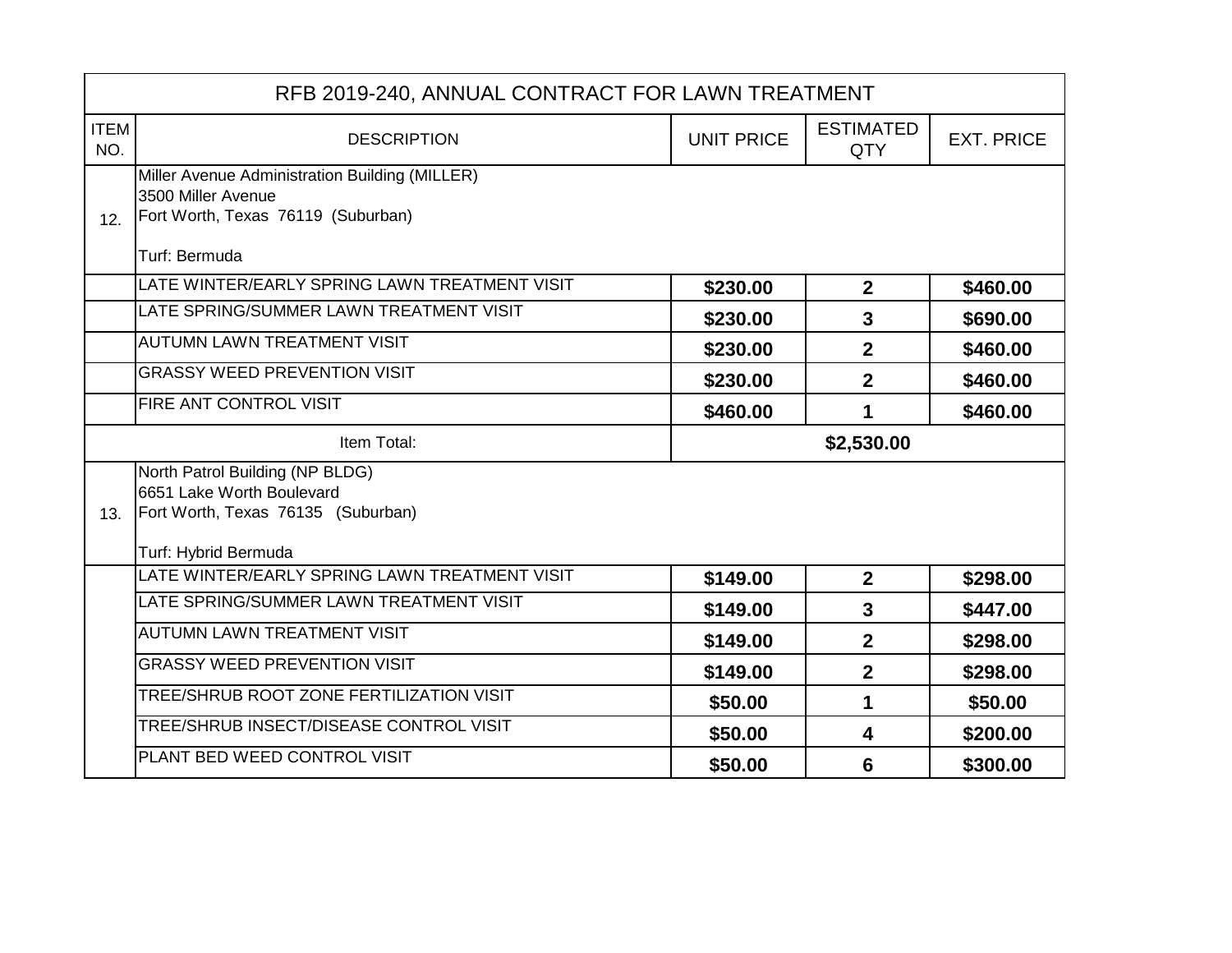|                    | RFB 2019-240, ANNUAL CONTRACT FOR LAWN TREATMENT                                                                   |                   |                                |                   |
|--------------------|--------------------------------------------------------------------------------------------------------------------|-------------------|--------------------------------|-------------------|
|                    | <b>FIRE ANT CONTROL VISIT</b>                                                                                      | \$275.00          | 1                              | \$275.00          |
| Item Total:        |                                                                                                                    |                   | \$2,166.00                     |                   |
| <b>ITEM</b><br>NO. | <b>DESCRIPTION</b>                                                                                                 | <b>UNIT PRICE</b> | <b>ESTIMATED</b><br><b>QTY</b> | <b>EXT. PRICE</b> |
| 14.                | Northwest Subcourthouse (NW SUB)<br>6713 Telephone Road<br>Fort Worth, TX 76135 (Suburban)<br>Turf: Hybrid Bermuda |                   |                                |                   |
|                    | LATE WINTER/EARLY SPRING LAWN TREATMENT VISIT                                                                      | \$115.00          | $\overline{2}$                 | \$230.00          |
|                    | LATE SPRING/SUMMER LAWN TREATMENT VISIT                                                                            | \$115.00          | $\mathbf{3}$                   | \$345.00          |
|                    | <b>AUTUMN LAWN TREATMENT VISIT</b>                                                                                 | \$115.00          | $\overline{2}$                 | \$230.00          |
|                    | <b>GRASSY WEED PREVENTION VISIT</b>                                                                                | \$115.00          | $\mathbf{2}$                   | \$230.00          |
|                    | TREE/SHRUB ROOT ZONE FERTILIZATION VISIT                                                                           | \$510.00          | 1                              | \$510.00          |
|                    | TREE/SHRUB INSECT/DISEASE CONTROL VISIT                                                                            | \$510.00          | 4                              | \$2,040.00        |
|                    | <b>PLANT BED WEED CONTROL VISIT</b>                                                                                | \$373.00          | 6                              | \$2,238.00        |
|                    | <b>FIRE ANT CONTROL VISIT</b>                                                                                      | \$225.00          |                                | \$225.00          |
|                    | Item Total:                                                                                                        |                   | \$6,048.00                     |                   |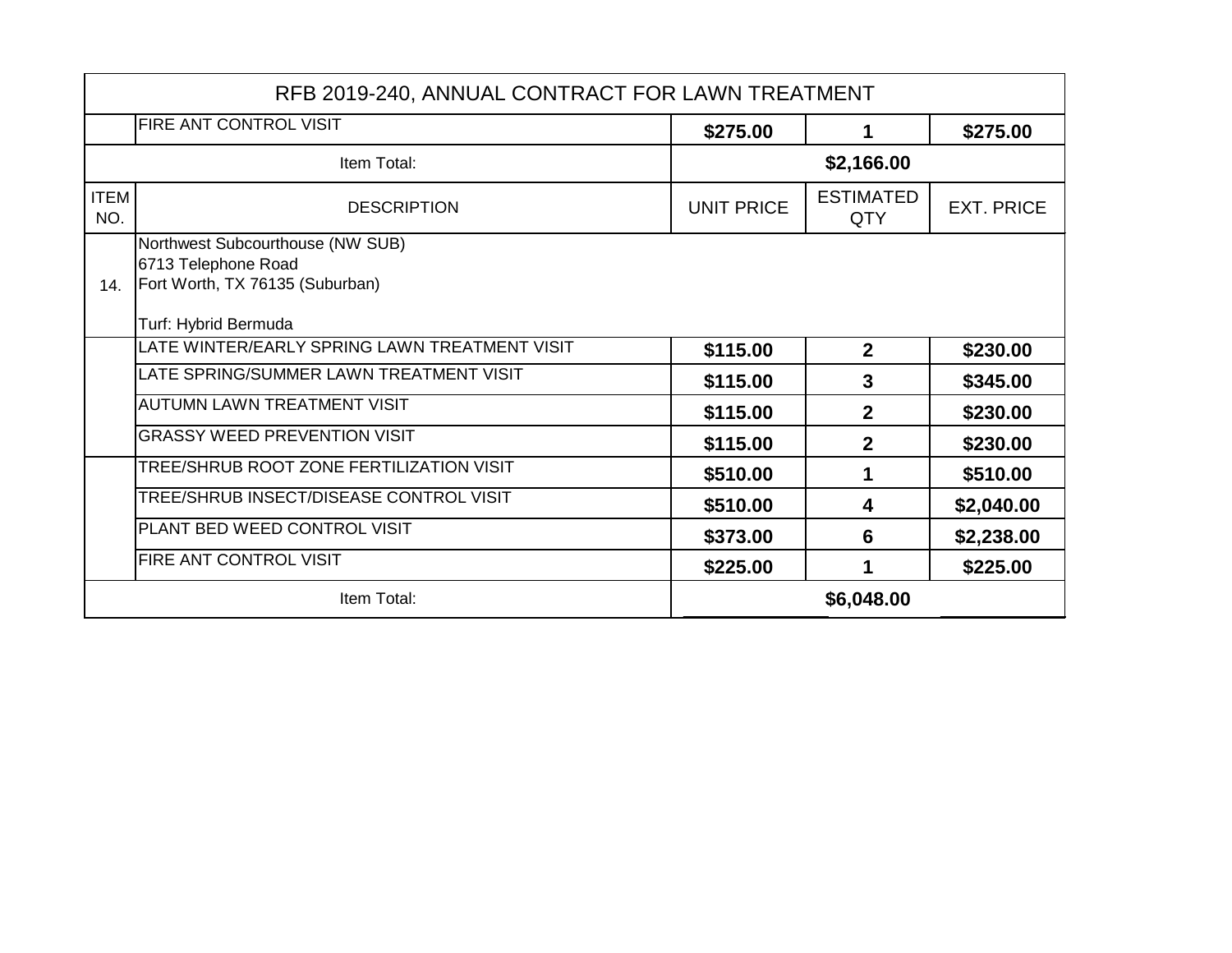|                    | RFB 2019-240, ANNUAL CONTRACT FOR LAWN TREATMENT                                            |                   |                                |                   |
|--------------------|---------------------------------------------------------------------------------------------|-------------------|--------------------------------|-------------------|
| <b>ITEM</b><br>NO. | <b>DESCRIPTION</b>                                                                          | <b>UNIT PRICE</b> | <b>ESTIMATED</b><br><b>QTY</b> | <b>EXT. PRICE</b> |
| 15.                | Northwest Annex (NW SUB)<br>3800 Adam Grubb Drive<br>Fort Worth, Texas 76135 (Suburban)     |                   |                                |                   |
|                    | Turf: St. Augustine                                                                         |                   |                                |                   |
|                    | LATE WINTER/EARLY SPRING LAWN TREATMENT VISIT                                               | \$85.00           | $\overline{2}$                 | \$170.00          |
|                    | LATE SPRING/SUMMER LAWN TREATMENT VISIT                                                     | \$85.00           | $\overline{3}$                 | \$255.00          |
|                    | <b>AUTUMN LAWN TREATMENT VISIT</b>                                                          | \$85.00           | $\overline{2}$                 | \$170.00          |
|                    | <b>GRASSY WEED PREVENTION VISIT</b>                                                         | \$85.00           | $\overline{2}$                 | \$170.00          |
|                    | TREE/SHRUB ROOT ZONE FERTILIZATION VISIT                                                    | \$105.00          | 1                              | \$105.00          |
|                    | TREE/SHRUB INSECT/DISEASE CONTROL VISIT                                                     | \$105.00          | 4                              | \$420.00          |
|                    | PLANT BED WEED CONTROL VISIT                                                                | \$105.00          | 6                              | \$630.00          |
|                    | FIRE ANT CONTROL VISIT                                                                      | \$150.00          | 1                              | \$150.00          |
|                    | Item Total:                                                                                 |                   | \$2,070.00                     |                   |
| <b>ITEM</b><br>NO. | <b>DESCRIPTION</b>                                                                          | <b>UNIT PRICE</b> | <b>ESTIMATED</b><br><b>QTY</b> | <b>EXT. PRICE</b> |
| 16.                | Vacant Lot #1<br>6620 Charbonneau<br>Lake Worth, TX 76135 (Suburban)<br>Turf: St. Augustine |                   |                                |                   |
|                    | LATE WINTER/EARLY SPRING LAWN TREATMENT VISIT                                               | \$38.00           | $\overline{2}$                 | \$76.00           |
|                    | LATE SPRING/SUMMER LAWN TREATMENT VISIT                                                     | \$38.00           | $\overline{3}$                 | \$114.00          |
|                    | <b>AUTUMN LAWN TREATMENT VISIT</b>                                                          | \$38.00           | $\overline{2}$                 | \$76.00           |
|                    | <b>GRASSY WEED PREVENTION VISIT</b>                                                         | \$38.00           | $\mathbf 2$                    | \$76.00           |
|                    | TREE/SHRUB ROOT ZONE FERTILIZATION VISIT                                                    | \$0.00            | 1                              | \$0.00            |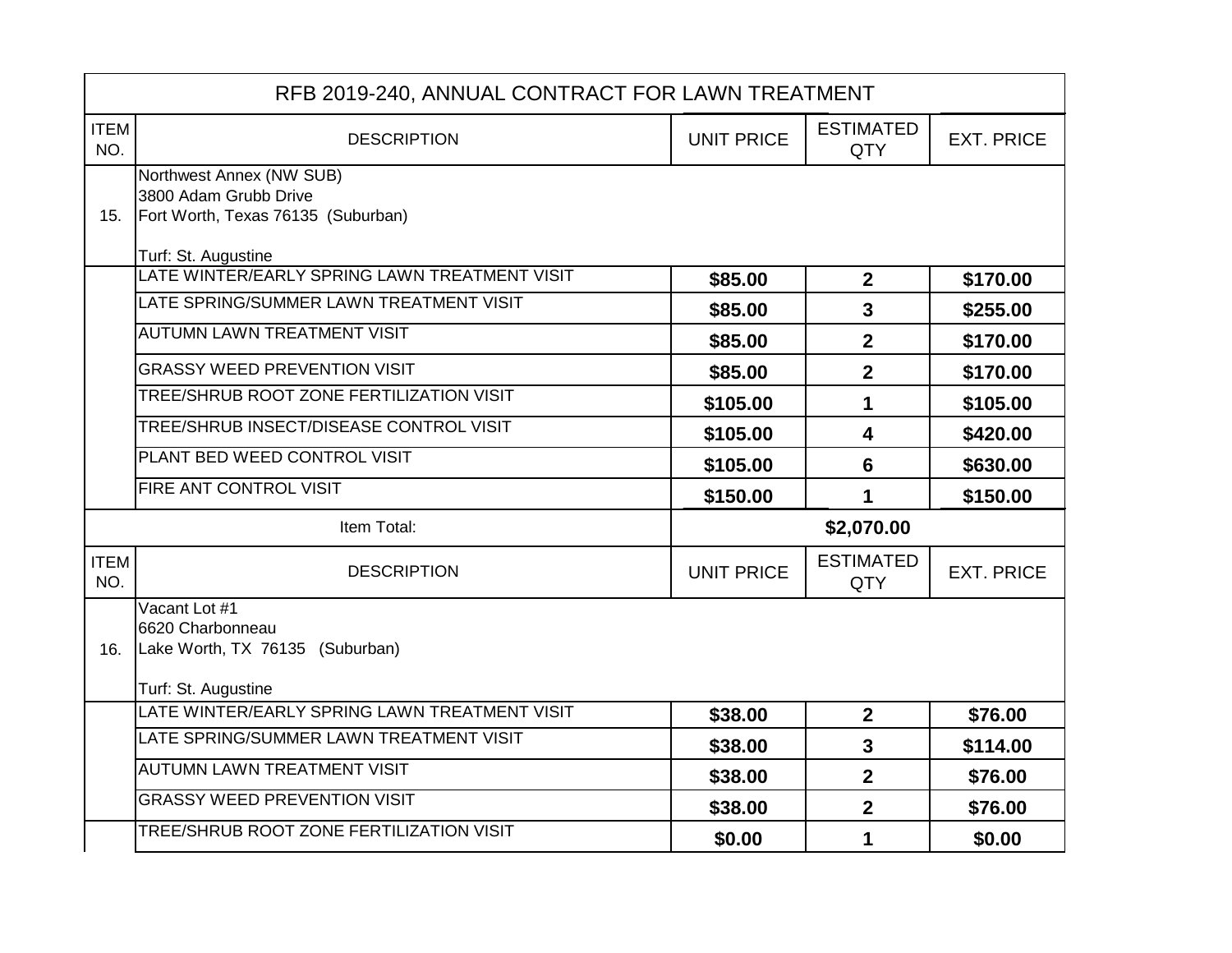|     | RFB 2019-240, ANNUAL CONTRACT FOR LAWN TREATMENT                                            |         |                |          |
|-----|---------------------------------------------------------------------------------------------|---------|----------------|----------|
|     | TREE/SHRUB INSECT/DISEASE CONTROL VISIT                                                     | \$0.00  | 4              | \$0.00   |
|     | PLANT BED WEED CONTROL VISIT                                                                | \$0.00  | 6              | \$0.00   |
|     | <b>FIRE ANT CONTROL VISIT</b>                                                               | \$75.00 | 1              | \$75.00  |
|     | Item Total:                                                                                 |         | \$417.00       |          |
| 17. | Vacant Lot #2<br>6620 Charbonneau<br>Lake Worth, TX 76135 (Suburban)<br>Turf: St. Augustine |         |                |          |
|     | LATE WINTER/EARLY SPRING LAWN TREATMENT VISIT                                               | \$38.00 | $\mathbf{2}$   | \$76.00  |
|     | LATE SPRING/SUMMER LAWN TREATMENT VISIT                                                     | \$38.00 | 3              | \$114.00 |
|     | <b>AUTUMN LAWN TREATMENT VISIT</b>                                                          | \$38.00 | $\mathbf{2}$   | \$76.00  |
|     | <b>GRASSY WEED PREVENTION VISIT</b>                                                         | \$38.00 | $\overline{2}$ | \$76.00  |
|     | <b>TREE/SHRUB ROOT ZONE FERTILIZATION VISIT</b>                                             | \$0.00  | 1              | \$0.00   |
|     | TREE/SHRUB INSECT/DISEASE CONTROL VISIT                                                     | \$0.00  | 4              | \$0.00   |
|     | PLANT BED WEED CONTROL VISIT                                                                | \$0.00  | 6              | \$0.00   |
|     | <b>FIRE ANT CONTROL VISIT</b>                                                               | \$75.00 | 1              | \$75.00  |
|     | Item Total:                                                                                 |         | \$417.00       |          |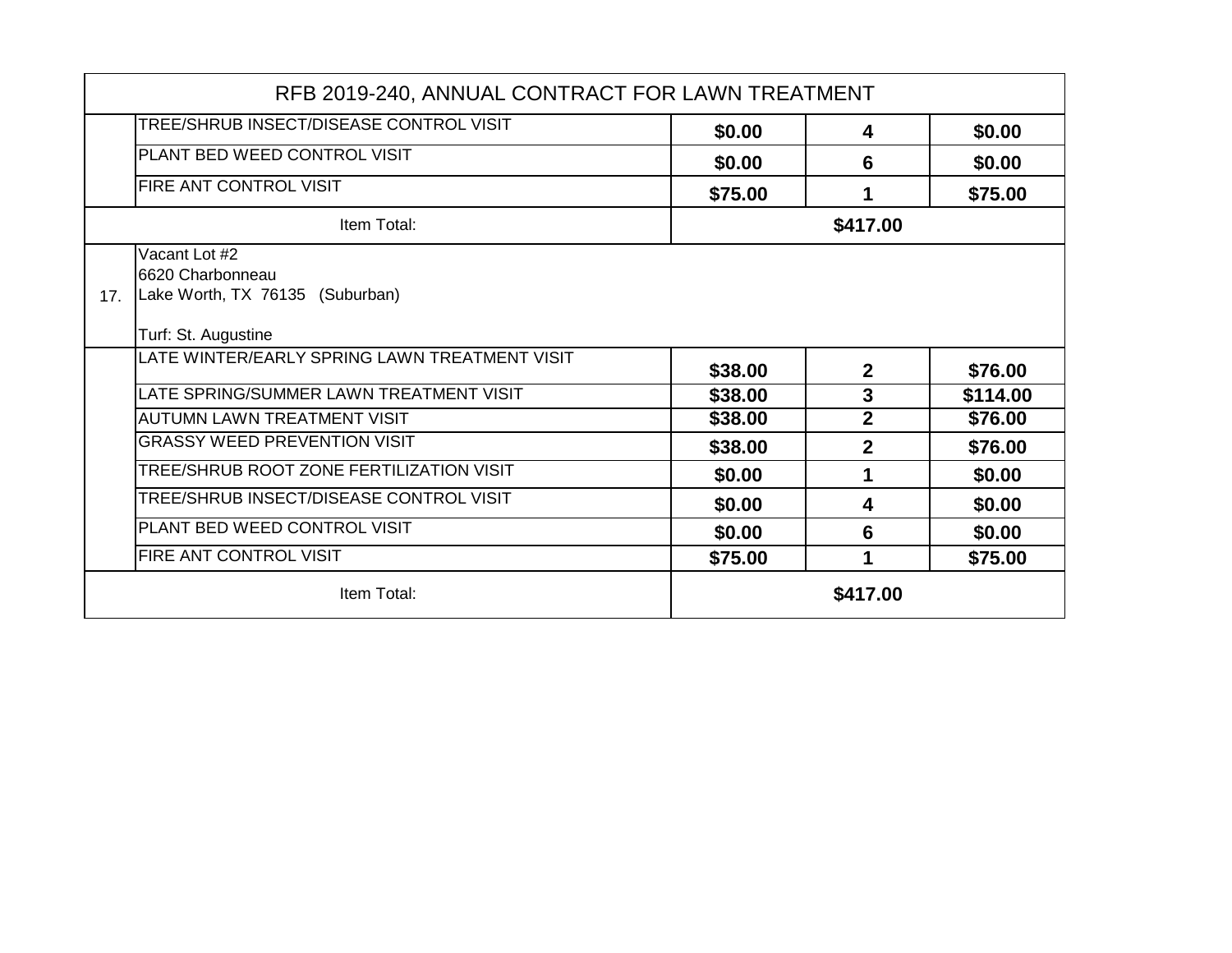|     | RFB 2019-240, ANNUAL CONTRACT FOR LAWN TREATMENT                                                           |          |                         |          |
|-----|------------------------------------------------------------------------------------------------------------|----------|-------------------------|----------|
| 18. | Vacant Lot #3<br>6620 Charbonneau<br>Lake Worth, TX 76135 (Suburban)                                       |          |                         |          |
|     | Turf: St. Augustine                                                                                        |          |                         |          |
|     | LATE WINTER/EARLY SPRING LAWN TREATMENT VISIT                                                              | \$68.00  | $\mathbf{2}$            | \$136.00 |
|     | LATE SPRING/SUMMER LAWN TREATMENT VISIT                                                                    | \$68.00  | $\overline{3}$          | \$204.00 |
|     | <b>AUTUMN LAWN TREATMENT VISIT</b>                                                                         | \$68.00  | $\overline{2}$          | \$136.00 |
|     | <b>GRASSY WEED PREVENTION VISIT</b>                                                                        | \$68.00  | $\mathbf{2}$            | \$136.00 |
|     | TREE/SHRUB ROOT ZONE FERTILIZATION VISIT                                                                   | \$0.00   | 1                       | \$0.00   |
|     | TREE/SHRUB INSECT/DISEASE CONTROL VISIT                                                                    | \$0.00   | 4                       | \$0.00   |
|     | PLANT BED WEED CONTROL VISIT                                                                               | \$0.00   | $6\phantom{1}$          | \$0.00   |
|     | FIRE ANT CONTROL VISIT                                                                                     | \$136.00 | 1                       | \$136.00 |
|     | Item Total:                                                                                                |          | \$748.00                |          |
| 19. | Northeast Subcourthouse (NE CH)<br>645 Grapevine Highway<br>Hurst, Texas 76054 (Suburban)<br>Turf: Bermuda |          |                         |          |
|     | LATE WINTER/EARLY SPRING LAWN TREATMENT VISIT                                                              | \$155.00 | $\mathbf{2}$            | \$310.00 |
|     | LATE SPRING/SUMMER LAWN TREATMENT VISIT                                                                    | \$155.00 | $\overline{\mathbf{3}}$ | \$465.00 |
|     | <b>AUTUMN LAWN TREATMENT VISIT</b>                                                                         | \$155.00 | $\mathbf{2}$            | \$310.00 |
|     | <b>GRASSY WEED PREVENTION VISIT</b>                                                                        | \$155.00 | $\mathbf{2}$            | \$310.00 |
|     | TREE/SHRUB ROOT ZONE FERTILIZATION VISIT                                                                   | \$400.00 | $\overline{2}$          | \$800.00 |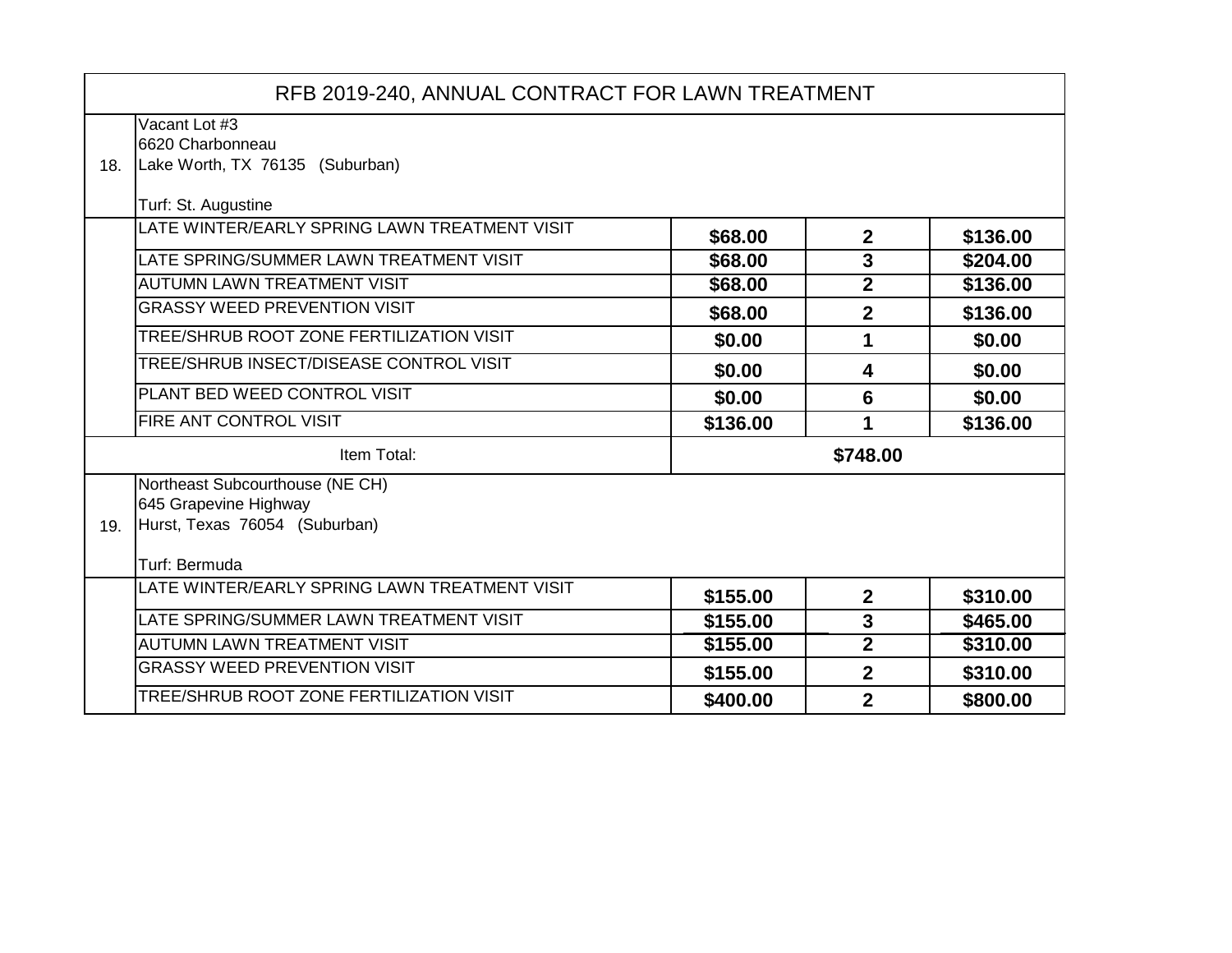|                    | RFB 2019-240, ANNUAL CONTRACT FOR LAWN TREATMENT                               |                   |                         |                   |
|--------------------|--------------------------------------------------------------------------------|-------------------|-------------------------|-------------------|
|                    | TREE/SHRUB INSECT/DISEASE CONTROL VISIT                                        | \$400.00          | 3                       | \$1,200.00        |
|                    | PLANT BED WEED CONTROL VISIT                                                   | \$420.00          | 5                       | \$2,100.00        |
|                    | <b>FIRE ANT CONTROL VISIT</b>                                                  | \$270.00          | 1                       | \$270.00          |
|                    | Item Total:                                                                    |                   | \$5,765.00              |                   |
| <b>ITEM</b><br>NO. | <b>DESCRIPTION</b>                                                             | <b>UNIT PRICE</b> | <b>ESTIMATED</b><br>QTY | <b>EXT. PRICE</b> |
| 20.                | Northeast Annex<br>201 E. Plaza<br>Hurst, TX 76053 (Suburban)<br>Turf: Bermuda |                   |                         |                   |
|                    | LATE WINTER/EARLY SPRING LAWN TREATMENT VISIT                                  | \$133.00          | $\overline{2}$          | \$266.00          |
|                    | LATE SPRING/SUMMER LAWN TREATMENT VISIT                                        | \$133.00          | $\mathbf{3}$            | \$399.00          |
|                    | <b>AUTUMN LAWN TREATMENT VISIT</b>                                             | \$133.00          | $\overline{\mathbf{2}}$ | \$266.00          |
|                    | <b>GRASSY WEED PREVENTION VISIT</b>                                            | \$133.00          | $\overline{2}$          | \$266.00          |
|                    | TREE/SHRUB ROOT ZONE FERTILIZATION VISIT                                       | \$55.00           | $\mathbf{2}$            | \$110.00          |
|                    | TREE/SHRUB INSECT/DISEASE CONTROL VISIT                                        | \$55.00           | 3                       | \$165.00          |
|                    | PLANT BED WEED CONTROL VISIT                                                   | \$40.00           | 5                       | \$200.00          |
|                    | <b>FIRE ANT CONTROL VISIT</b>                                                  | \$265.00          | 1                       | \$265.00          |
|                    | Item Total:                                                                    |                   | \$1,937.00              |                   |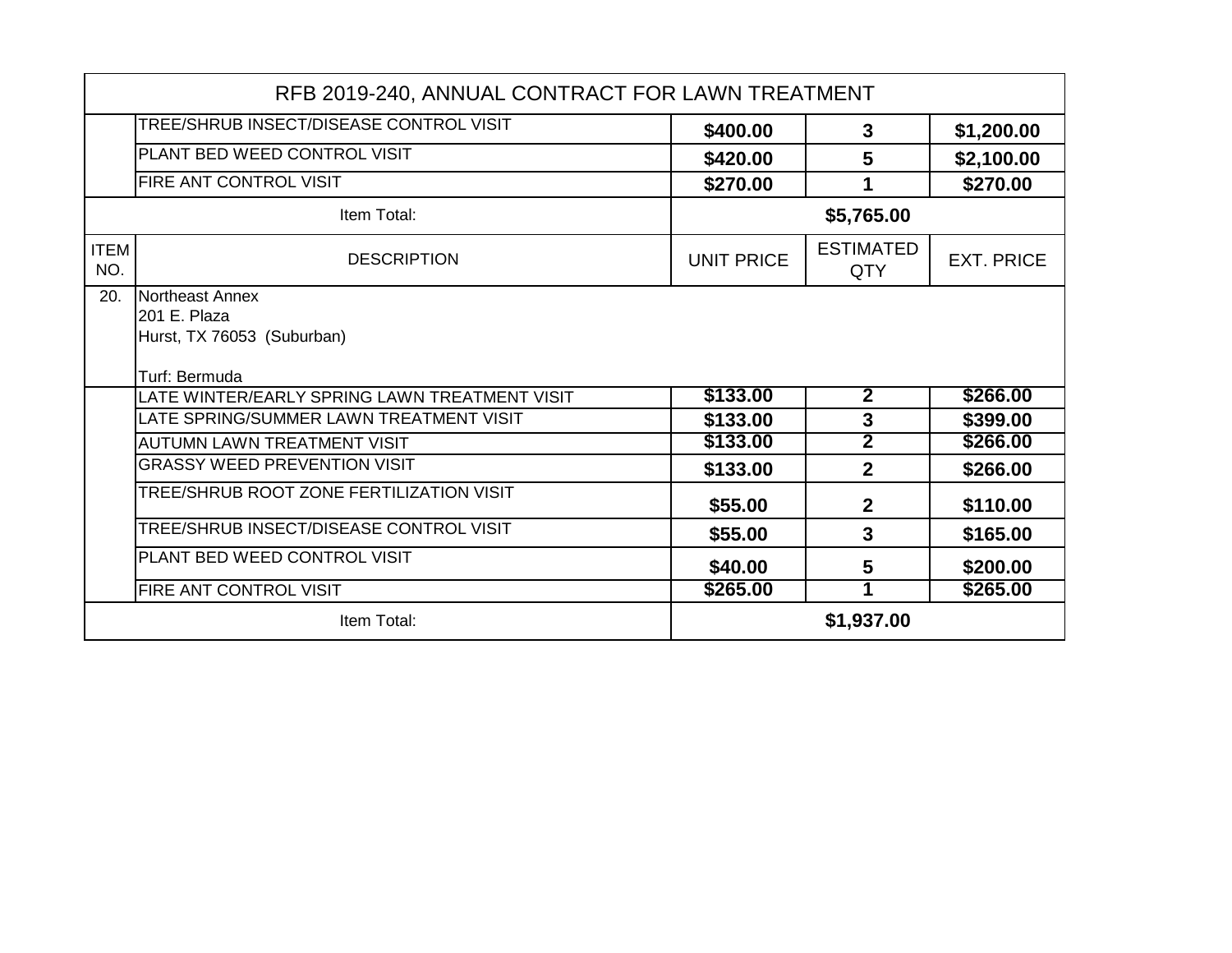| RFB 2019-240, ANNUAL CONTRACT FOR LAWN TREATMENT |                                                      |                   |                                |                   |
|--------------------------------------------------|------------------------------------------------------|-------------------|--------------------------------|-------------------|
| <b>ITEM</b><br>NO.                               | <b>DESCRIPTION</b>                                   | <b>UNIT PRICE</b> | <b>ESTIMATED</b><br><b>QTY</b> | <b>EXT. PRICE</b> |
| 21.                                              | Plaza Building (PB)                                  |                   |                                |                   |
|                                                  | 200 Taylor Street<br>Fort Worth, TX 76196 (Downtown) |                   |                                |                   |
|                                                  |                                                      |                   |                                |                   |
|                                                  | Turf: St. Augustine & Bermuda                        |                   |                                |                   |
|                                                  | LATE WINTER/EARLY SPRING LAWN TREATMENT VISIT        | \$200.00          | $\mathbf{2}$                   | \$400.00          |
|                                                  | LATE SPRING/SUMMER LAWN TREATMENT VISIT              | \$200.00          | 3                              | \$600.00          |
|                                                  | <b>AUTUMN LAWN TREATMENT VISIT</b>                   | \$200.00          | 2                              | \$400.00          |
|                                                  | <b>GRASSY WEED PREVENTION VISIT</b>                  | \$200.00          | $\overline{2}$                 | \$400.00          |
|                                                  | <b>FIRE ANT CONTROL VISIT</b>                        | \$400.00          | 1                              | \$400.00          |
| Item Total:                                      |                                                      | \$2,200.00        |                                |                   |
| <b>ITEM</b><br>NO.                               | <b>DESCRIPTION</b>                                   | <b>UNIT PRICE</b> | <b>ESTIMATED</b><br><b>QTY</b> | <b>EXT. PRICE</b> |
| 22.                                              | Precinct 2 Southeast Maintenance Center              |                   |                                |                   |
|                                                  | 1203 E. Kennedale Parkway                            |                   |                                |                   |
|                                                  | Kennedale, Texas 76060 (Suburban)                    |                   |                                |                   |
|                                                  | Turf: Bermuda                                        |                   |                                |                   |
|                                                  | LATE WINTER/EARLY SPRING LAWN TREATMENT VISIT        | \$261.00          | $\overline{2}$                 | \$522.00          |
|                                                  | LATE SPRING/SUMMER LAWN TREATMENT VISIT              | \$261.00          | 3                              | \$783.00          |
|                                                  | <b>AUTUMN LAWN TREATMENT VISIT</b>                   | \$261.00          | $\overline{2}$                 | \$522.00          |
|                                                  | <b>GRASSY WEED PREVENTION VISIT</b>                  | \$261.00          | $\overline{2}$                 | \$522.00          |
|                                                  | FIRE ANT CONTROL VISIT                               | \$525.00          | 1                              | \$525.00          |
| \$2,874.00<br>Item Total:                        |                                                      |                   |                                |                   |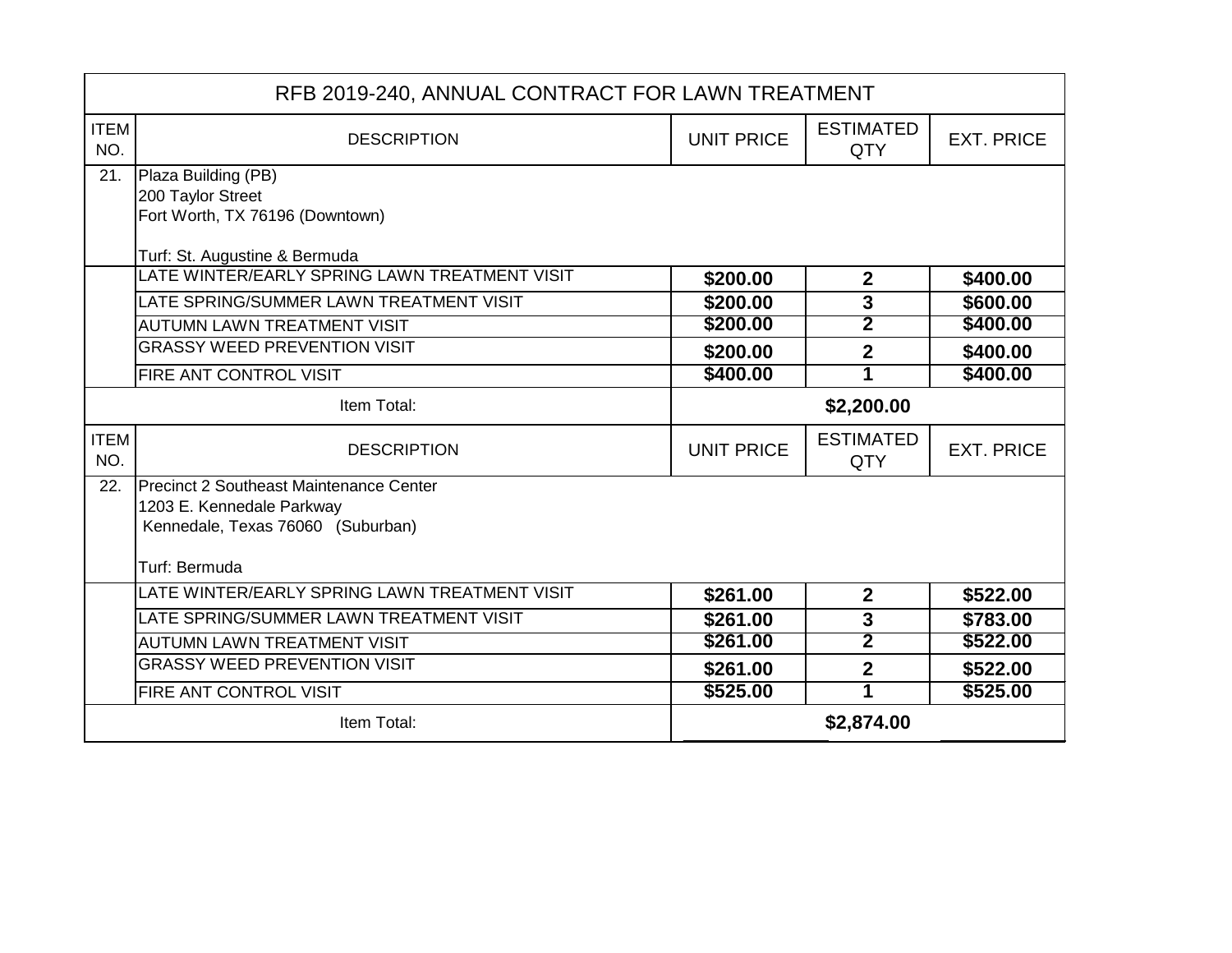| RFB 2019-240, ANNUAL CONTRACT FOR LAWN TREATMENT |                                                                                |                   |                                |                   |
|--------------------------------------------------|--------------------------------------------------------------------------------|-------------------|--------------------------------|-------------------|
| <b>ITEM</b><br>NO.                               | <b>DESCRIPTION</b>                                                             | <b>UNIT PRICE</b> | <b>ESTIMATED</b><br><b>QTY</b> | <b>EXT. PRICE</b> |
| 23.                                              | Premier Annex/Fire Marshal (PA/FM)                                             |                   |                                |                   |
|                                                  | 2750 Premier Street<br>Fort Worth, Texas 76111 (Suburban)                      |                   |                                |                   |
|                                                  | Turf: Bermuda & Zeroscaping                                                    |                   |                                |                   |
|                                                  | PLANT BED WEED CONTROL VISIT                                                   | \$159.00          | $\overline{\mathbf{r}}$        | \$1,113.00        |
|                                                  | FIRE ANT CONTROL VISIT                                                         | \$150.00          | 1                              | \$150.00          |
|                                                  | Item Total:                                                                    |                   | \$1,263.00                     |                   |
| <b>ITEM</b><br>NO.                               | <b>DESCRIPTION</b>                                                             | <b>UNIT PRICE</b> | <b>ESTIMATED</b><br><b>QTY</b> | <b>EXT. PRICE</b> |
| 24.                                              | Subcourthouse in Arlington (ARL)                                               |                   |                                |                   |
|                                                  | 700 E. Abram Street<br>Arlington, Texas 76010 (Suburban) (Liquid Product Only) |                   |                                |                   |
|                                                  |                                                                                |                   |                                |                   |
|                                                  | Turf: Bermuda                                                                  |                   |                                |                   |
|                                                  | LATE WINTER/EARLY SPRING LAWN TREATMENT VISIT                                  | \$115.00          | $\overline{2}$                 | \$230.00          |
|                                                  | LATE SPRING/SUMMER LAWN TREATMENT VISIT                                        | \$115.00          | $\mathbf{3}$                   | \$345.00          |
|                                                  | <b>AUTUMN LAWN TREATMENT VISIT</b>                                             | \$115.00          | $\overline{2}$                 | \$230.00          |
|                                                  | <b>GRASSY WEED PREVENTION VISIT</b>                                            | \$115.00          | 4                              | \$460.00          |
|                                                  | PLANT BED WEED CONTROL VISIT                                                   | \$150.00          | 3                              | \$450.00          |
|                                                  | <b>FIRE ANT CONTROL VISIT</b>                                                  | \$315.00          |                                | \$315.00          |
|                                                  | Item Total:                                                                    |                   | \$2,030.00                     |                   |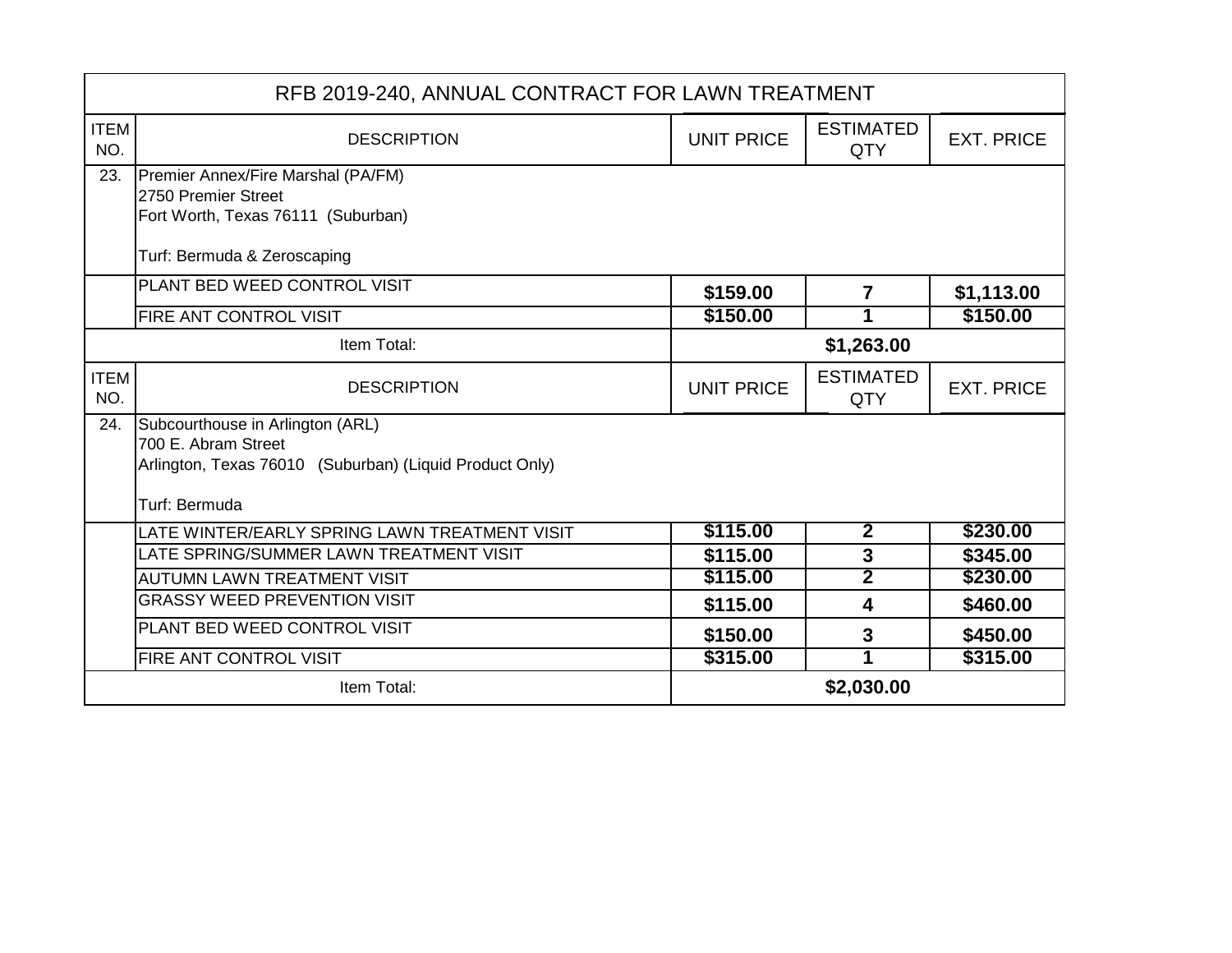| RFB 2019-240, ANNUAL CONTRACT FOR LAWN TREATMENT |                                                                                                                                                               |                   |                         |                   |
|--------------------------------------------------|---------------------------------------------------------------------------------------------------------------------------------------------------------------|-------------------|-------------------------|-------------------|
| <b>ITEM</b><br>NO.                               | <b>DESCRIPTION</b>                                                                                                                                            | <b>UNIT PRICE</b> | <b>ESTIMATED</b><br>QTY | <b>EXT. PRICE</b> |
| 25.                                              | Dionne Philips Bagsby Southwest Subcourthouse (SW SUB)<br>6551 Granbury Road<br>Fort Worth, Texas 76133 (Suburban)<br>Turf: Buffalo, Bermuda & Wildflower Mix |                   |                         |                   |
|                                                  | LATE WINTER/EARLY SPRING LAWN TREATMENT VISIT                                                                                                                 | \$225.00          | $\overline{2}$          | \$450.00          |
|                                                  | LATE SPRING/SUMMER LAWN TREATMENT VISIT                                                                                                                       | \$225.00          | $\mathbf{3}$            | \$675.00          |
|                                                  | <b>AUTUMN LAWN TREATMENT VISIT</b>                                                                                                                            | \$225.00          | $\overline{\mathbf{2}}$ | \$450.00          |
|                                                  | <b>GRASSY WEED PREVENTION VISIT</b>                                                                                                                           | \$225.00          | $\overline{2}$          | \$450.00          |
|                                                  | TREE/SHRUB INSECT/DISEASE CONTROL VISIT                                                                                                                       | \$129.00          | 4                       | \$516.00          |
|                                                  | PLANT BED WEED CONTROL VISIT                                                                                                                                  | \$250.00          | 1                       | \$250.00          |
|                                                  | <b>FIRE ANT CONTROL VISIT</b>                                                                                                                                 | \$562.00          | 1                       | \$562.00          |
|                                                  | Item Total:                                                                                                                                                   |                   | \$3,353.00              |                   |
| <b>ITEM</b><br>NO.                               | <b>DESCRIPTION</b>                                                                                                                                            | <b>UNIT PRICE</b> | <b>ESTIMATED</b><br>QTY | <b>EXT. PRICE</b> |
| 26.                                              | Tom Vandergriff Civil Courts Building (TVCCB)<br>100 North Calhoun Street<br>Fort Worth, Texas 76196 (Downtown)<br><b>Turf: None</b>                          |                   |                         |                   |
|                                                  | HORTICULTURAL OIL TREATMENT VISIT                                                                                                                             | \$89.00           | 5                       | \$445.00          |
|                                                  | <b>FIRE ANT CONTROL VISIT</b>                                                                                                                                 | \$100.00          | 1                       | \$100.00          |
|                                                  | Item Total:                                                                                                                                                   |                   | \$545.00                |                   |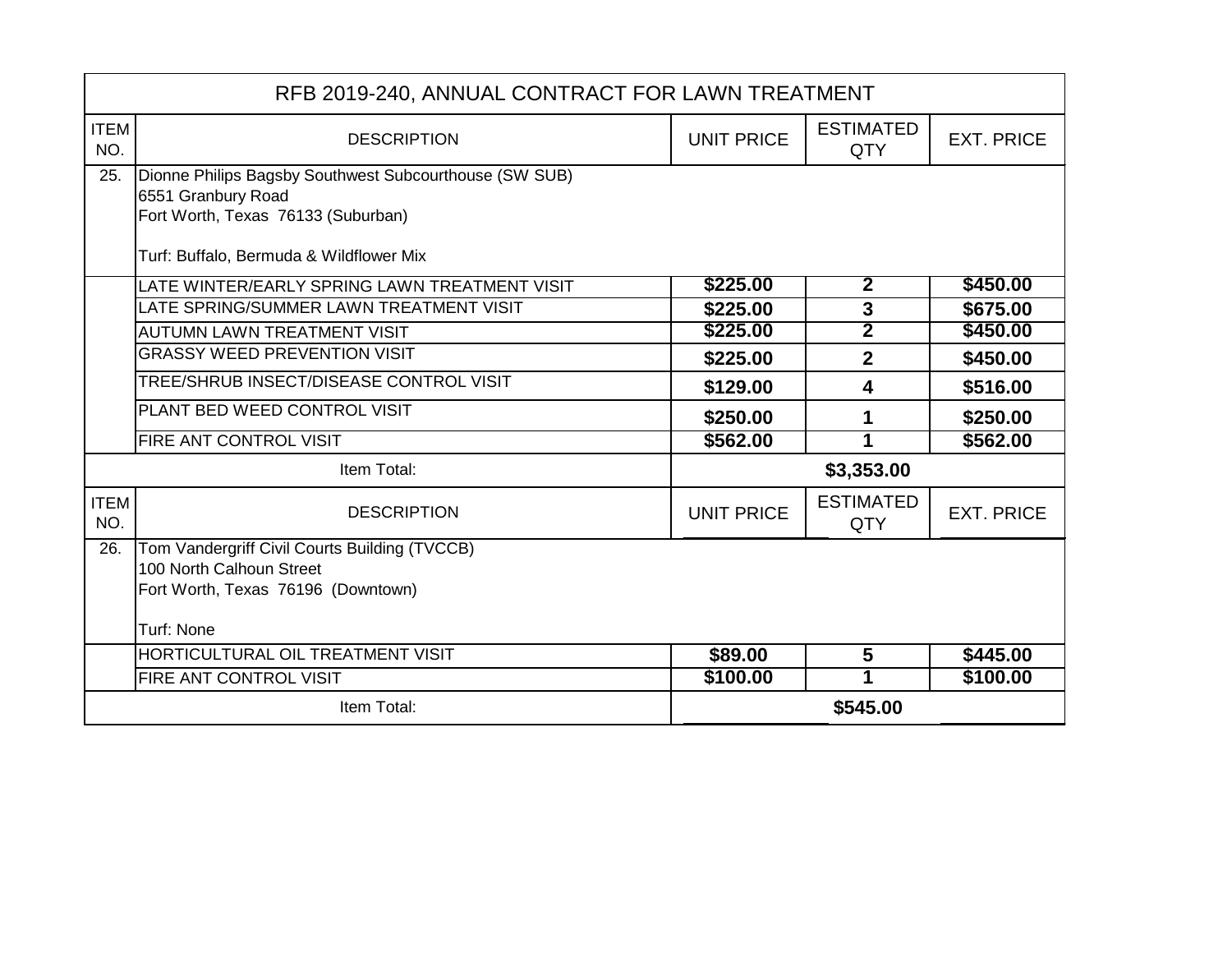|                    | RFB 2019-240, ANNUAL CONTRACT FOR LAWN TREATMENT       |                   |                         |                   |  |
|--------------------|--------------------------------------------------------|-------------------|-------------------------|-------------------|--|
| <b>ITEM</b><br>NO. | <b>DESCRIPTION</b>                                     | <b>UNIT PRICE</b> | <b>ESTIMATED</b><br>QTY | <b>EXT. PRICE</b> |  |
| 27.                | Family Law Center (FLC)<br>200 East Weatherford Street |                   |                         |                   |  |
|                    | Fort Worth, Texas 76196 (Downtown)                     |                   |                         |                   |  |
|                    | Turf: None                                             |                   |                         |                   |  |
|                    | HORTICULTURAL OIL TREATMENT VISIT                      | \$89.00           | $6\phantom{1}6$         | \$534.00          |  |
|                    | FIRE ANT CONTROL VISIT                                 | \$100.00          |                         | \$100.00          |  |
|                    | Item Total:                                            |                   | \$634.00                |                   |  |
| <b>ITEM</b><br>NO. | <b>DESCRIPTION</b>                                     | <b>UNIT PRICE</b> | <b>ESTIMATED</b><br>QTY | <b>EXT. PRICE</b> |  |
| 28.                | Calhoun Parking Garage (FLG)                           |                   |                         |                   |  |
|                    | 101 Calhoun Street                                     |                   |                         |                   |  |
|                    | Fort Worth, Texas 76196' (Downtown)                    |                   |                         |                   |  |
|                    | Turf: None                                             |                   |                         |                   |  |
|                    | HORTICULTURAL OIL TREATMENT VISIT                      | \$89.00           | $6\phantom{1}6$         | \$534.00          |  |
|                    | FIRE ANT CONTROL VISIT                                 | \$100.00          | 1                       | \$100.00          |  |
|                    | Item Total:                                            |                   | \$634.00                |                   |  |
| <b>ITEM</b><br>NO. | <b>DESCRIPTION</b>                                     | <b>UNIT PRICE</b> | <b>ESTIMATED</b><br>QTY | <b>EXT. PRICE</b> |  |
| 29.                | Lancaster Annex                                        |                   |                         |                   |  |
|                    | 2700 Ben Street<br>Fort Worth, Texas 76103 (Suburban)  |                   |                         |                   |  |
|                    |                                                        |                   |                         |                   |  |
|                    | Turf: Bermuda                                          |                   |                         |                   |  |
|                    | <b>LAWN TREATMENT SERVICE</b>                          | \$440.00          | $\overline{\mathbf{7}}$ | \$3,080.00        |  |
|                    | <b>GRASSY WEED PREVENTION VISIT</b>                    | \$440.00          | $\overline{2}$          | \$880.00          |  |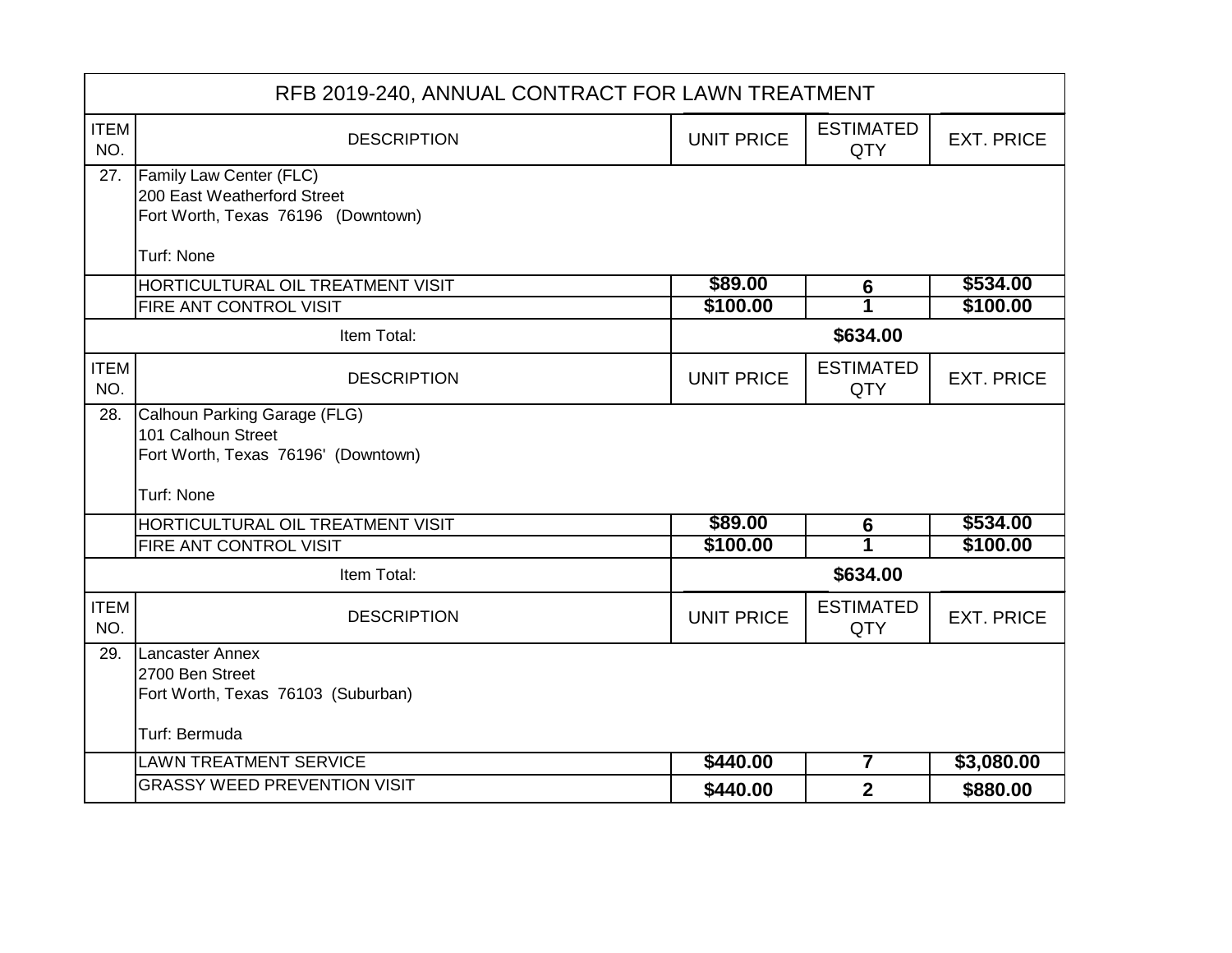| RFB 2019-240, ANNUAL CONTRACT FOR LAWN TREATMENT |                                                                                                               |                   |                         |                   |
|--------------------------------------------------|---------------------------------------------------------------------------------------------------------------|-------------------|-------------------------|-------------------|
|                                                  | TREE/SHRUB INSECT/DISEASE CONTROL VISIT                                                                       | \$80.00           | $\mathbf{2}$            | \$160.00          |
|                                                  | <b>TREE/SHRUB INSECT/DISEASE CONTROL VISIT</b>                                                                | \$80.00           | $\overline{3}$          | \$240.00          |
|                                                  | FIRE ANT CONTROL VISIT                                                                                        | \$440.00          |                         | \$440.00          |
| Item Total:                                      |                                                                                                               | \$4,800.00        |                         |                   |
| <b>ITEM</b><br>NO.                               | <b>DESCRIPTION</b>                                                                                            | <b>UNIT PRICE</b> | <b>ESTIMATED</b><br>QTY | <b>EXT. PRICE</b> |
| 30.                                              | Reproduction Center (REPRO)<br>699 South Sylvania Avenue<br>Fort Worth, Texas 76111 (Suburban)                |                   |                         |                   |
|                                                  | Turf: Bermuda                                                                                                 |                   |                         |                   |
|                                                  |                                                                                                               |                   |                         |                   |
|                                                  | <b>LAWN TREATMENT SERVICE</b>                                                                                 | \$55.00           | 7                       | \$385.00          |
|                                                  | FIRE ANT CONTROL VISIT                                                                                        | \$110.00          | 1                       | \$110.00          |
|                                                  | Item Total:                                                                                                   |                   | \$495.00                |                   |
| <b>ITEM</b><br>NO.                               | <b>DESCRIPTION</b>                                                                                            | <b>UNIT PRICE</b> | <b>ESTIMATED</b><br>QTY | <b>EXT. PRICE</b> |
| 31.                                              | <b>Taylor Garage</b><br>213 North Houston Street<br>Fort Worth, Texas 76196 (Downtown)<br>Turf: St. Augustine |                   |                         |                   |
|                                                  | <b>HORTICULTURAL SERVICE</b>                                                                                  | \$105.00          | 6                       | \$630.00          |
|                                                  | FIRE ANT CONTROL VISIT                                                                                        | \$105.00          | 1                       | \$105.00          |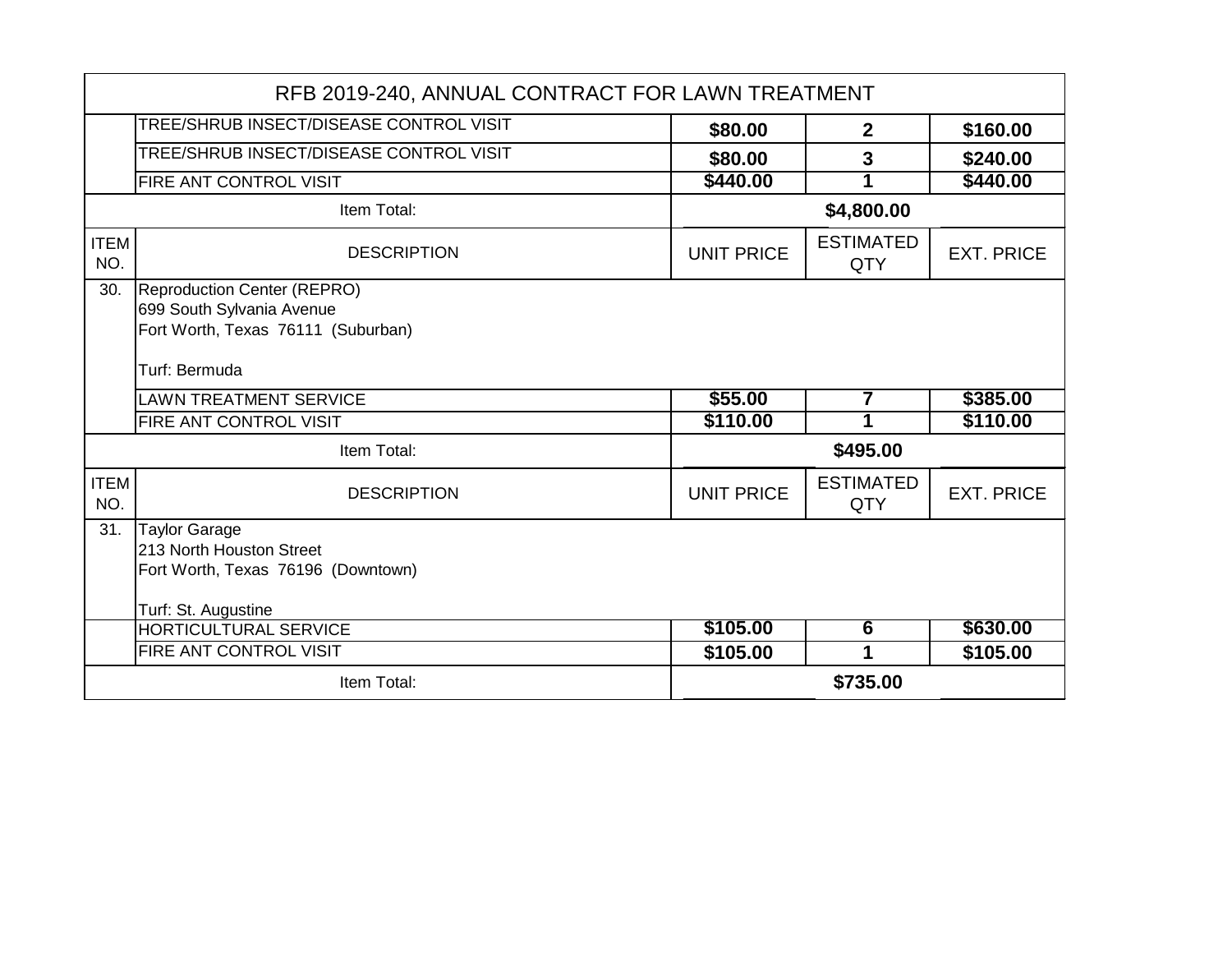|                    | RFB 2019-240, ANNUAL CONTRACT FOR LAWN TREATMENT                |                   |                                |                   |  |
|--------------------|-----------------------------------------------------------------|-------------------|--------------------------------|-------------------|--|
| <b>ITEM</b><br>NO. | <b>DESCRIPTION</b>                                              | <b>UNIT PRICE</b> | <b>ESTIMATED</b><br><b>QTY</b> | <b>EXT. PRICE</b> |  |
| 32.                | Parking Block 15                                                |                   |                                |                   |  |
|                    | 401 E. Weatherford Street<br>Fort Worth, Texas 76186 (Downtown) |                   |                                |                   |  |
|                    |                                                                 |                   |                                |                   |  |
|                    | Turf: Bermuda                                                   |                   |                                |                   |  |
|                    | HORTICULTURAL SERVICE                                           | \$210.00          | $6\overline{6}$                | \$1,260.00        |  |
|                    | FIRE ANT CONTROL VISIT                                          | \$150.00          |                                | \$150.00          |  |
|                    | Item Total:                                                     |                   | \$1,410.00                     |                   |  |
| <b>ITEM</b><br>NO. | <b>DESCRIPTION</b>                                              | <b>UNIT PRICE</b> | <b>ESTIMATED</b><br><b>QTY</b> | <b>EXT. PRICE</b> |  |
| 33.                | 350 West Belknap Garage                                         |                   |                                |                   |  |
|                    | 300 North Taylor Street<br>Fort Worth, Texas 76196 (Downtown)   |                   |                                |                   |  |
|                    |                                                                 |                   |                                |                   |  |
|                    |                                                                 |                   |                                |                   |  |
|                    | HORTICULTURAL SERVICE                                           | \$50.00           | 7                              | \$350.00          |  |
|                    | FIRE ANT CONTROL VISIT                                          | \$75.00           | 1                              | \$75.00           |  |
| Item Total:        |                                                                 | \$425.00          |                                |                   |  |
| <b>ITEM</b><br>NO. | <b>DESCRIPTION</b>                                              | <b>UNIT PRICE</b> | <b>ESTIMATED</b><br><b>QTY</b> | <b>EXT. PRICE</b> |  |
| 34.                | <b>Resource Connection (TCRC)</b>                               |                   |                                |                   |  |
|                    | Includes 16 Buildings:                                          |                   |                                |                   |  |
|                    | <b>TURF: BERMUDA</b>                                            |                   |                                |                   |  |
|                    | <b>NOTE: SERVICES MAY NOT BE UTILIZED FOR FISCAL YEAR 2020.</b> |                   |                                |                   |  |
|                    | A. 1100 Circle Drive, Fort Worth, TX 76119                      |                   |                                |                   |  |
|                    | B. 1200 Circle Drive, Fort Worth, TX 76119                      |                   |                                |                   |  |
|                    | C. 1300 Circle Drive, Fort Worth, TX 76119                      |                   |                                |                   |  |